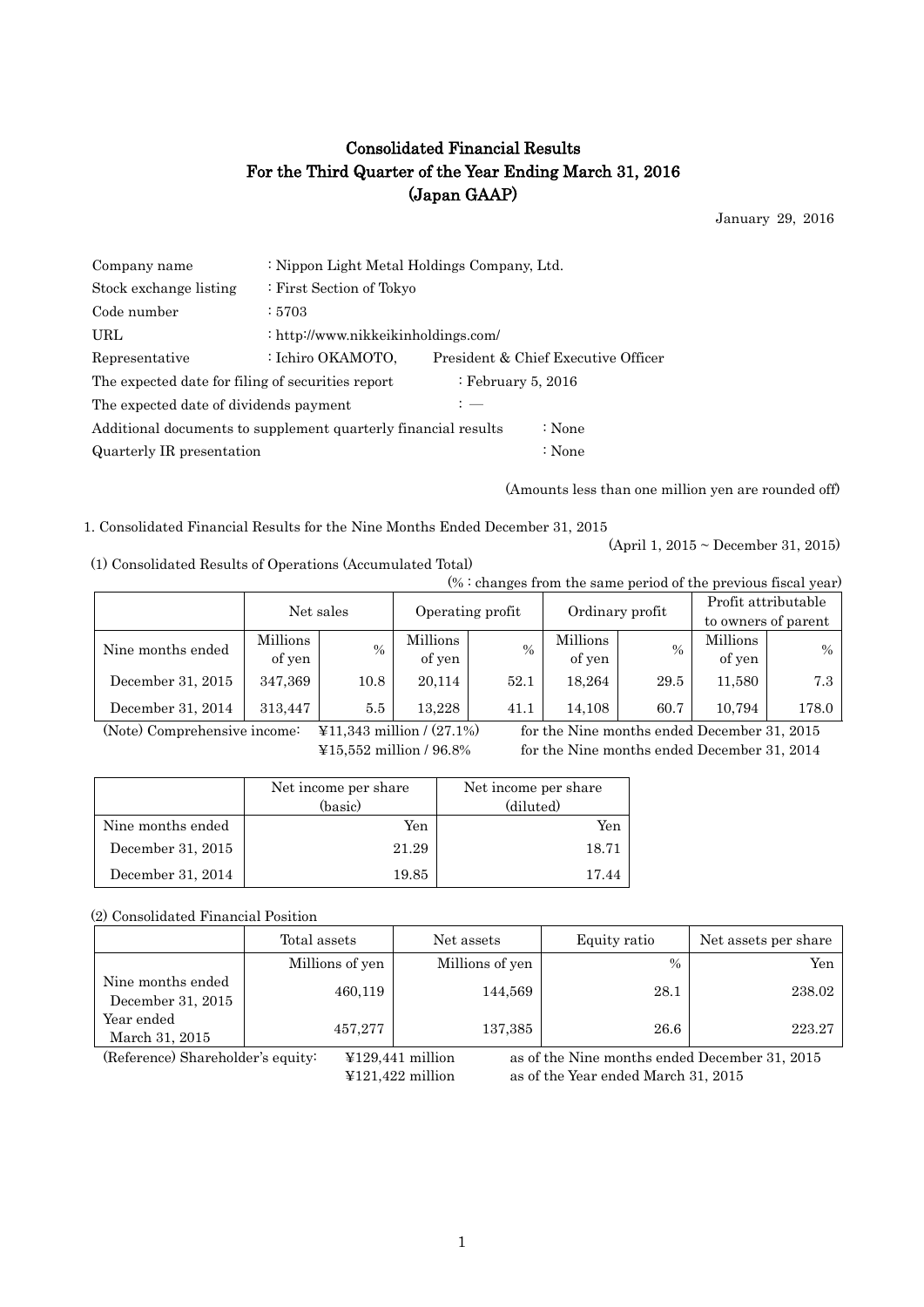### 2. Dividends

|                                              | Annual dividends per share |                          |                         |          |        |  |  |  |
|----------------------------------------------|----------------------------|--------------------------|-------------------------|----------|--------|--|--|--|
|                                              | End of first<br>quarter    | End of second<br>quarter | End of third<br>quarter | Year-end | Annual |  |  |  |
|                                              | Yen                        | Yen                      | Yen                     | Yen      | Yen    |  |  |  |
| Year ended<br>March 31, 2015                 |                            | 0.00                     |                         | 5.00     | 5.00   |  |  |  |
| Year ending<br>March 31, 2016                |                            | 0.00                     |                         |          |        |  |  |  |
| Year ending<br>March 31, 2016<br>(forecasts) |                            |                          |                         | 5.00     | 5.00   |  |  |  |

(Note) Revisions to dividend forecasts published most recently : None

|  |  | 3. Forecast of Consolidated Financial Results for the Year Ending March 31, 2016 |  |  |  |  |  |  |  |  |
|--|--|----------------------------------------------------------------------------------|--|--|--|--|--|--|--|--|
|--|--|----------------------------------------------------------------------------------|--|--|--|--|--|--|--|--|

| $% :$ changes from the same period of the previous fiscal year) |           |               |                  |        |                 |               |                  |      |            |  |
|-----------------------------------------------------------------|-----------|---------------|------------------|--------|-----------------|---------------|------------------|------|------------|--|
|                                                                 |           |               |                  |        |                 |               | Profit           |      | Net        |  |
|                                                                 | Net sales |               | Operating profit |        | Ordinary profit |               | attributable to  |      | income per |  |
|                                                                 |           |               |                  |        |                 |               | owners of parent |      | share      |  |
|                                                                 | Millions  | $\frac{0}{0}$ | Millions         | $\%$   | Millions        | $\frac{0}{0}$ | Millions         | $\%$ | Yen        |  |
|                                                                 | of yen    |               | of yen           | of yen |                 |               |                  |      |            |  |
| Year ending<br>March 31, 2016                                   | 455,000   | 5.5           | 24,000           | 24.3   | 22,000          | 6.8           | 13,000           | 34.8 | 23.90      |  |

(Note) Revisions to financial forecasts published most recently : None

#### \*Notes

(1) Changes of important subsidiaries during the period

 (changes of specific subsidiaries in accordance with changes in the scope of consolidation) : None Newly added: —  $(Comparing name: -)$  Excluded : —  $(Comparing name: -)$ 

(2) Application of particular accounts procedures to the preparation of quarterly consolidated financial statements

: None

(April 1, 2015 ~ March 31, 2016)

(3) Changes in accounting policies and changes or restatement of accounting estimates

| (i) Changes in accounting policies caused by revision of accounting standards | : $Yes$ |
|-------------------------------------------------------------------------------|---------|
| (ii) Changes in accounting policies other than (i)                            | :None   |
| (iii) Changes in accounting estimates                                         | :None   |
| (iv) Restatement                                                              | :None   |

(4) Number of shares outstanding (common stock)

(i) Number of shares outstanding at end of period (including treasury stock)

| As of the Nine months ended December 31, 2015              | 545,126,049 shares |
|------------------------------------------------------------|--------------------|
| As of the Year ended March 31, 2015                        | 545,126,049 shares |
| (ii) Number of treasury stock at end of period             |                    |
| As of the Nine months ended December 31, 2015              | $1,302,232$ shares |
| As of the Year ended March 31, 2015                        | 1,295,748 shares   |
| (iii) Average number of shares outstanding during the term |                    |
| For the Nine months ended December 31, 2015                | 543,827,105 shares |
| For the Nine months ended December 31, 2014                | 543,836,143 shares |

\* Status of a quarterly review

- This financial summary does not need to undergo a quarterly review under the Financial Instruments and Exchange Act. Procedures for a quarterly review of the consolidated financial statements are being followed at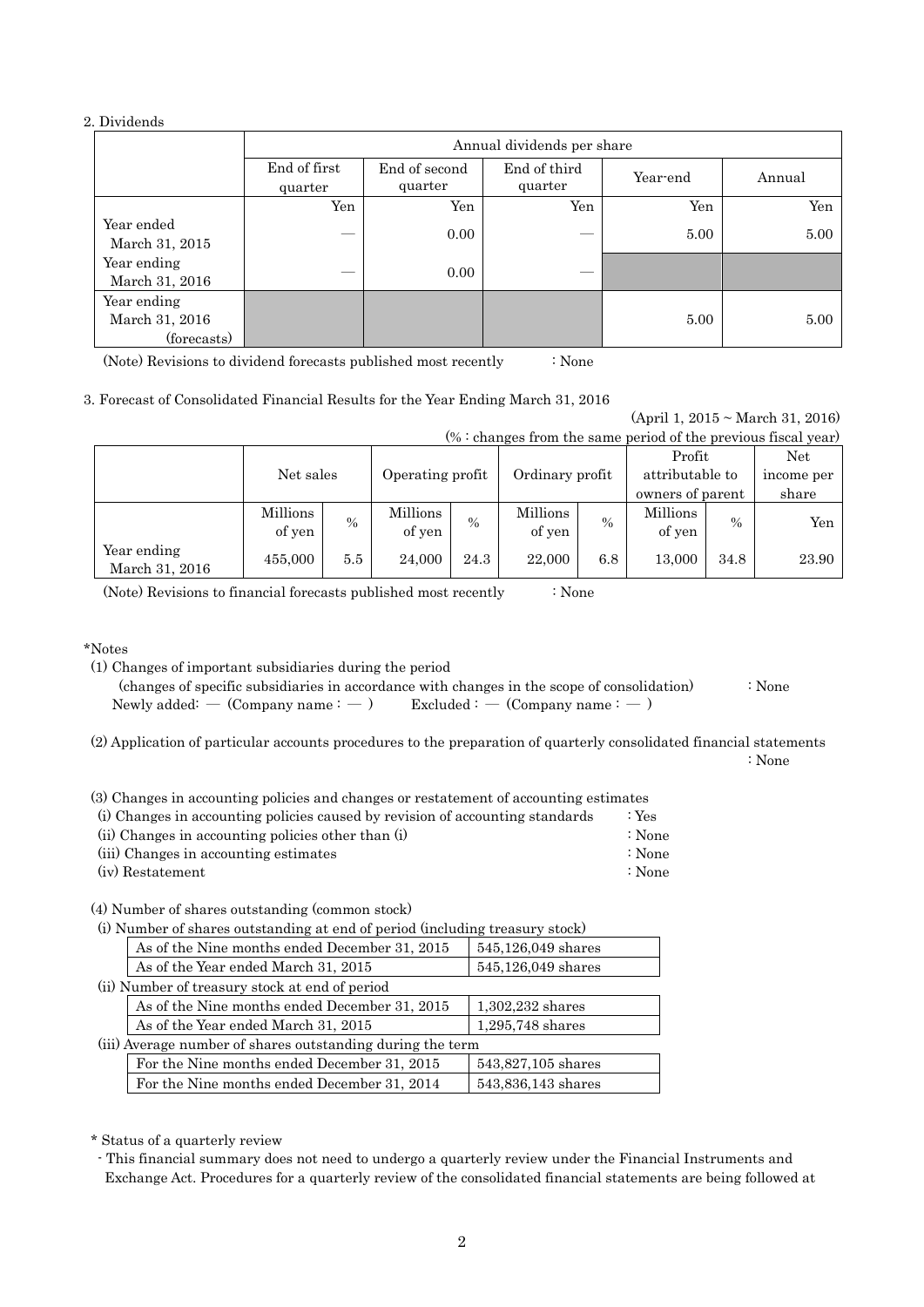the time of the announcement of this financial summary.

\* Explanations and other special notes concerning the appropriate use of business performance forecasts - The forward-looking statements such as result forecasts included in this document are based on the information available to the Company at the time of the announcement and on certain assumptions considered reasonable, and the Company makes no representations as to their achievability. Actual results may differ materially from the forecast depending on a range of factors.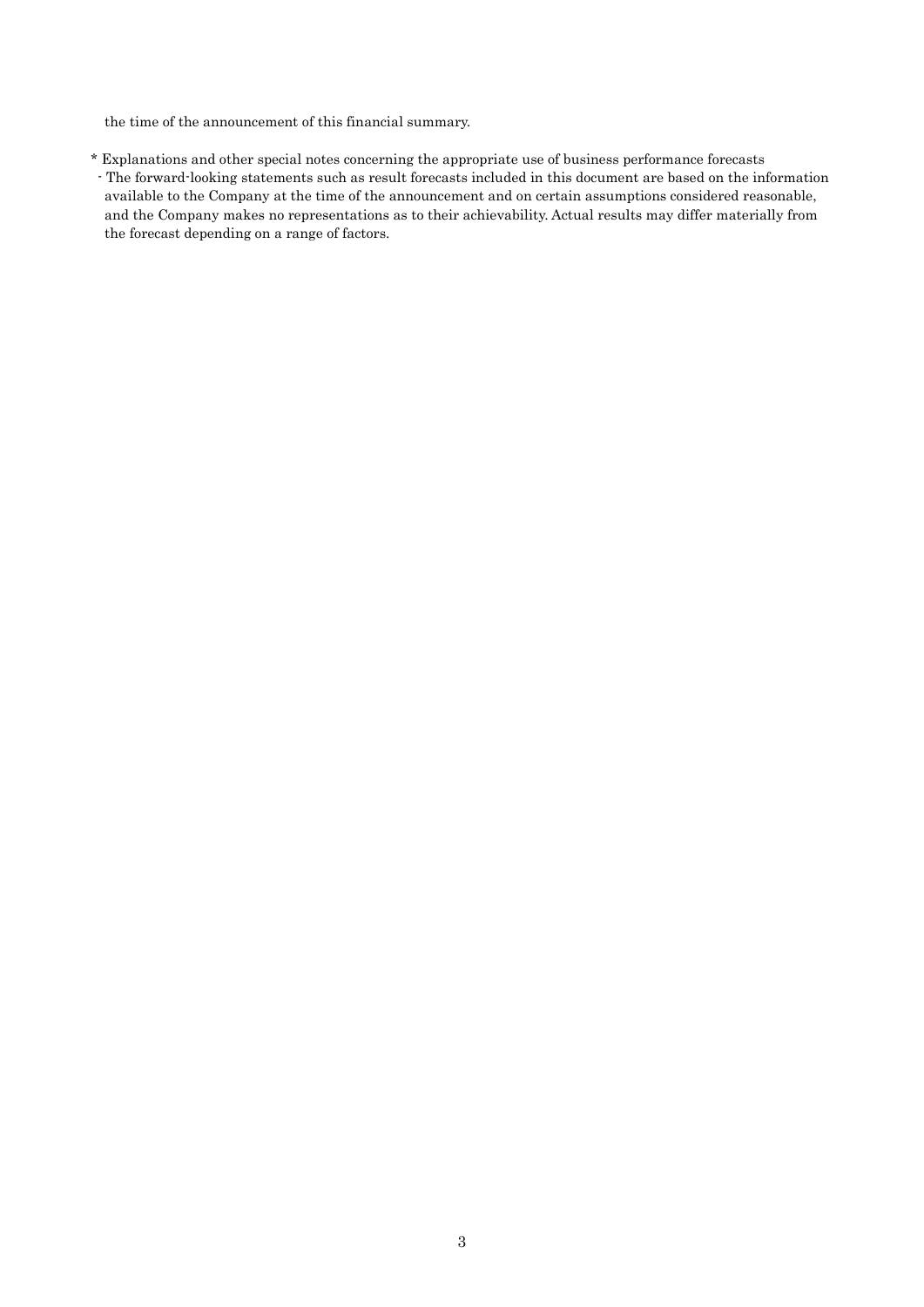## 【Attached documents】 Quarterly Consolidated Financial Statements

1: Quarterly Consolidated Balance Sheets

|                                                                          |                                   | (Millions of yen)                              |
|--------------------------------------------------------------------------|-----------------------------------|------------------------------------------------|
|                                                                          | Year ended<br>(March 31,<br>2015) | Nine months<br>ended<br>(December 31,<br>2015) |
| Assets                                                                   |                                   |                                                |
| Current assets                                                           |                                   |                                                |
| Cash and deposits                                                        | 29,823                            | 34,550                                         |
| Notes and accounts receivable - trade                                    | 133,976                           | 139,287                                        |
| Finished products                                                        | 27,865                            | 27,464                                         |
| Work-in-progress, including costs related to construction-type contracts | 16,979                            | 18,890                                         |
| Raw material and supplies                                                | 22,808                            | 19,015                                         |
| Other current assets                                                     | 18,473                            | 16,331                                         |
| Allowance for doubtful accounts                                          | (1,018)                           | (1,094)                                        |
| Total current assets                                                     | 248,906                           | 254,443                                        |
| <b>Fixed assets</b>                                                      |                                   |                                                |
| Property, plant and equipment                                            |                                   |                                                |
| Buildings and structures                                                 | 45,300                            | 44,951                                         |
| Machinery and equipment                                                  | 43,818                            | 43,497                                         |
| Tools, furniture and fixtures                                            | 3,962                             | 3,728                                          |
| Land                                                                     | 54,997                            | 55,035                                         |
| Construction-in-progress                                                 | 5,158                             | 4,067                                          |
| Total property, plant and equipment                                      | 153,235                           | 151,278                                        |
| Intangible assets                                                        |                                   |                                                |
| Goodwill                                                                 | 1,006                             | 514                                            |
| Other intangible assets                                                  | 3,537                             | 3,208                                          |
| Total intangible assets                                                  | 4,543                             | 3,722                                          |
| Investments and other assets                                             |                                   |                                                |
| Other assets                                                             | 51,080                            | 51,189                                         |
| Allowance for doubtful accounts                                          | (487)                             | (513)                                          |
| Total investments and other assets                                       | 50,593                            | 50,676                                         |
| Total fixed assets                                                       | 208,371                           | 205,676                                        |
| <b>Total assets</b>                                                      | 457,277                           | 460,119                                        |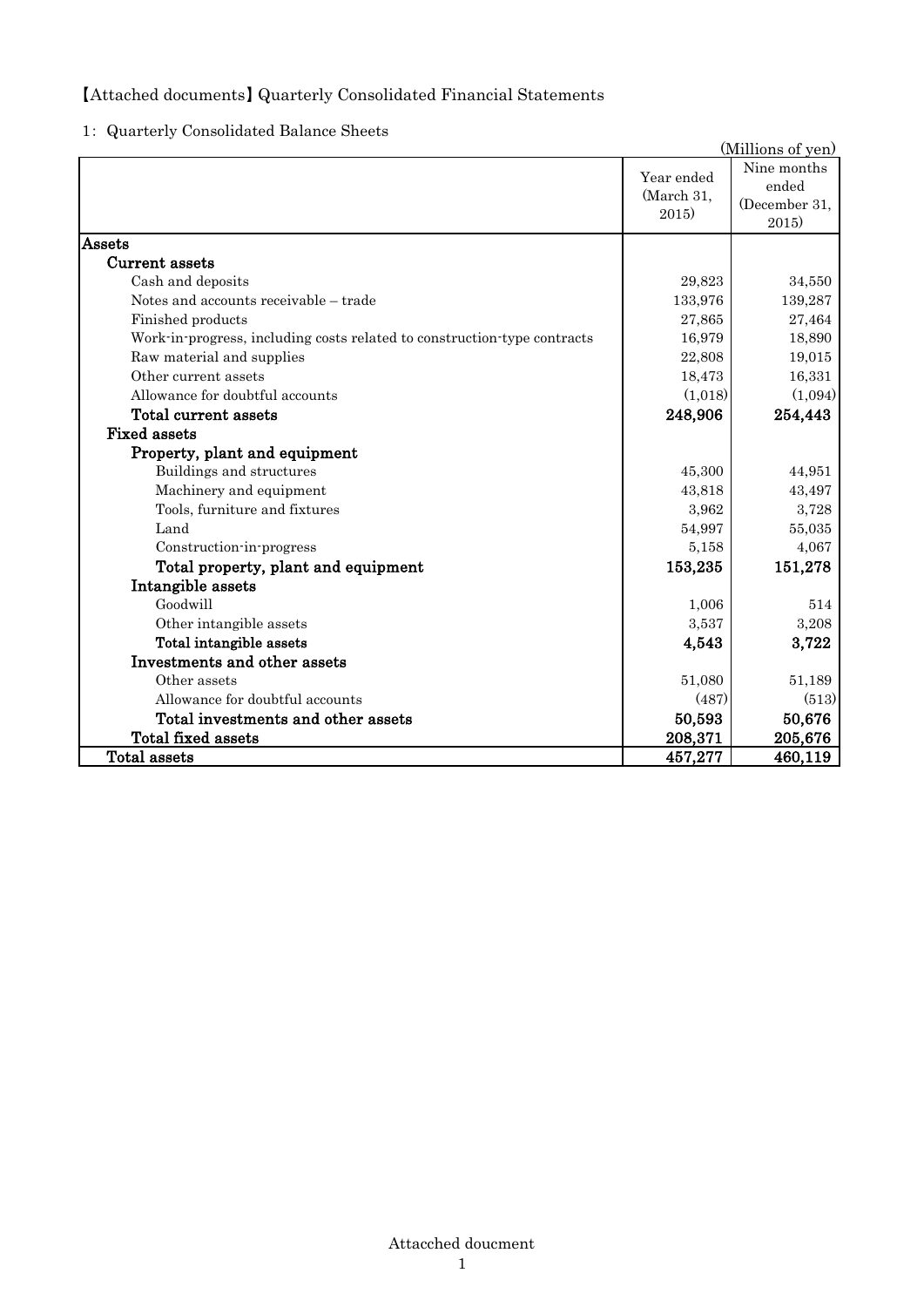|                                              |                                   | (Millions of yen)                              |
|----------------------------------------------|-----------------------------------|------------------------------------------------|
|                                              | Year ended<br>(March 31,<br>2015) | Nine months<br>ended<br>(December 31,<br>2015) |
| Liabilities                                  |                                   |                                                |
| <b>Current liabilities</b>                   |                                   |                                                |
| Notes and accounts payable – trade           | 69,060                            | 74,011                                         |
| Short-term borrowings                        | 95,818                            | 90,659                                         |
| Income taxes payable                         | 2,392                             | 2,038                                          |
| Other current liabilities                    | 34,950                            | 28,303                                         |
| <b>Total current liabilities</b>             | 202,220                           | 195,011                                        |
| Long-term liabilities                        |                                   |                                                |
| <b>Bonds</b>                                 | 18,921                            | 18,924                                         |
| Long-term debt                               | 74,251                            | 77,412                                         |
| Liabilities for retirement benefits          | 18,797                            | 18,592                                         |
| Other long-term liabilities                  | 5,703                             | 5,611                                          |
| Total long-term liabilities                  | 117,672                           | 120,539                                        |
| <b>Total liabilities</b>                     | 319,892                           | 315,550                                        |
| Net assets                                   |                                   |                                                |
| Shareholders' equity                         |                                   |                                                |
| Common stock                                 | 39,085                            | 39,085                                         |
| Additional paid-in capital                   | 11,179                            | 11,398                                         |
| Retained earnings                            | 61,639                            | 70,498                                         |
| Treasury stock, at cost                      | (112)                             | (112)                                          |
| Total shareholders' equity                   | 111,791                           | 120,869                                        |
| Accumulated other comprehensive income       |                                   |                                                |
| Net unrealized gains on securities           | 3,493                             | 4,141                                          |
| Net unrealized losses on hedges              | (25)                              | (101)                                          |
| Revaluation surplus                          | 145                               | 145                                            |
| Foreign currency translation adjustments     | 6,198                             | 4,700                                          |
| Remeasurements of defined benefits plans     | (180)                             | (313)                                          |
| Total accumulated other comprehensive income | 9,631                             | 8,572                                          |
| Non-controlling interests                    | 15,963                            | 15,128                                         |
| Total net assets                             | 137,385                           | 144,569                                        |
| Total liabilities and net assets             | 457,277                           | 460,119                                        |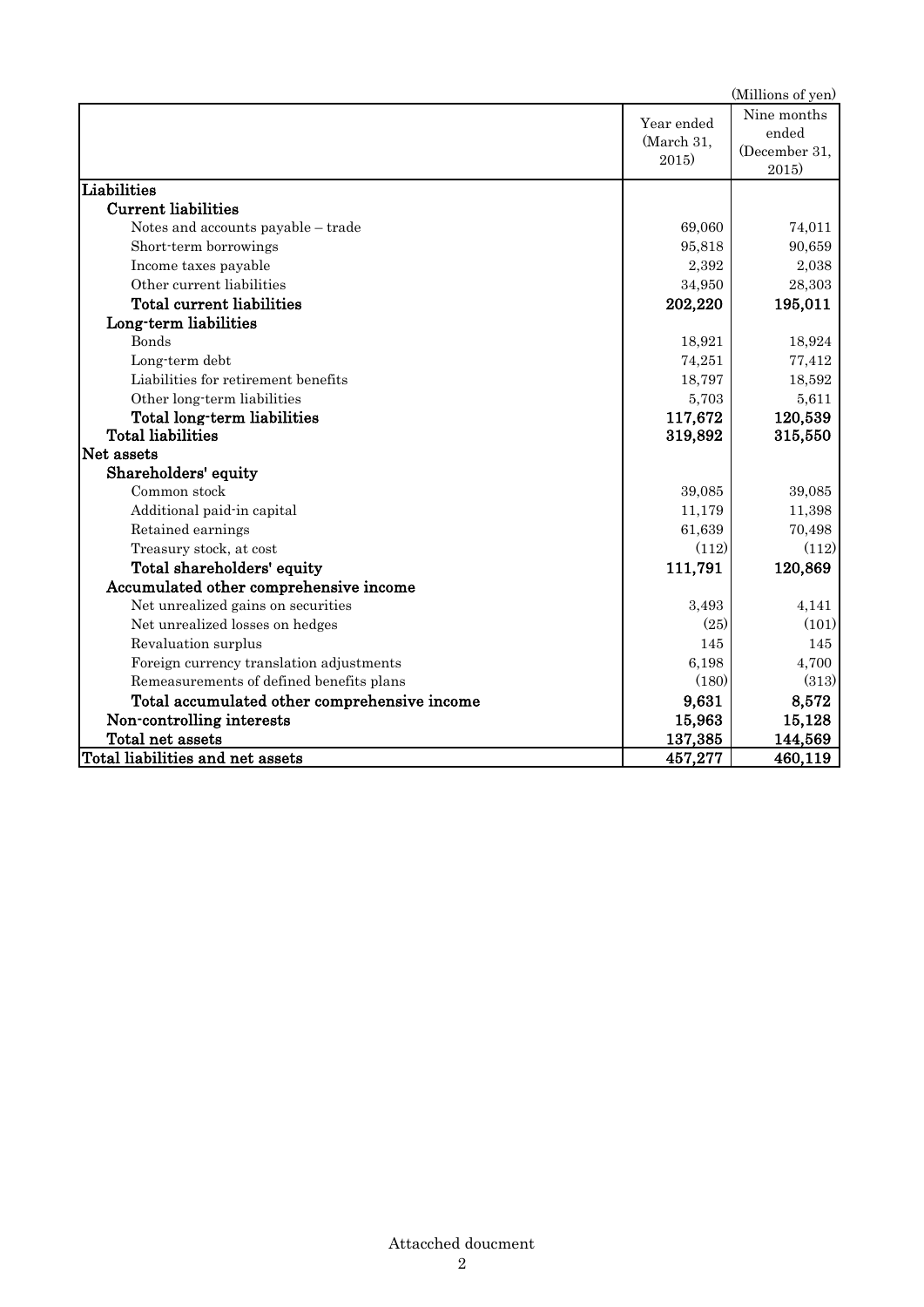## 2: Quarterly Consolidated Statements of Income and Quarterly Consolidated Statements of Comprehensive Income

| Quarterly Consolidated Statements of Income                      |               | (Millions of yen) |
|------------------------------------------------------------------|---------------|-------------------|
|                                                                  | Nine months   | Nine months       |
|                                                                  | ended         | ended             |
|                                                                  | (December 31, | (December 31,     |
|                                                                  | 2014)         | 2015)             |
| Net sales                                                        | 313,447       | 347,369           |
| Cost of sales                                                    | 257,696       | 280,629           |
| Gross profit                                                     | 55,751        | 66,740            |
| Selling, general and administrative expenses                     | 42,523        | 46,626            |
| Operating profit                                                 | 13,228        | 20,114            |
| Non-operating income                                             |               |                   |
| Other                                                            | 4,550         | 2,359             |
| Total non-operating income                                       | 4,550         | 2,359             |
| Non-operating expenses                                           |               |                   |
| Interest expense                                                 | 1,802         | 1,630             |
| Other                                                            | 1,868         | 2,579             |
| Total non-operating expenses                                     | 3,670         | 4,209             |
| Ordinary profit                                                  | 14,108        | 18,264            |
| Special gains                                                    |               |                   |
| Gain on refund of investment securities due to capital reduction | 1,430         |                   |
| Gain on sales of fixed assets                                    | 1,397         |                   |
| Total special gains                                              | 2,827         |                   |
| <b>Special losses</b>                                            |               |                   |
| Loss on disposal of non-current assets                           |               | 332               |
| Environmental expenses                                           | 489           |                   |
| Total special losses                                             | 489           | 332               |
| Income before income taxes and minority interests                | 16,446        | 17,932            |
| Income taxes - current                                           | 2,458         | 3,504             |
| Income taxes - deferred                                          | 2,158         | 1,647             |
| Total income taxes                                               | 4,616         | 5,151             |
| Net income                                                       | 11,830        | 12,781            |
| Profit attributable to non-controlling interests                 | 1,036         | 1,201             |
| Profit attributable to owners of parent                          | 10,794        | 11,580            |